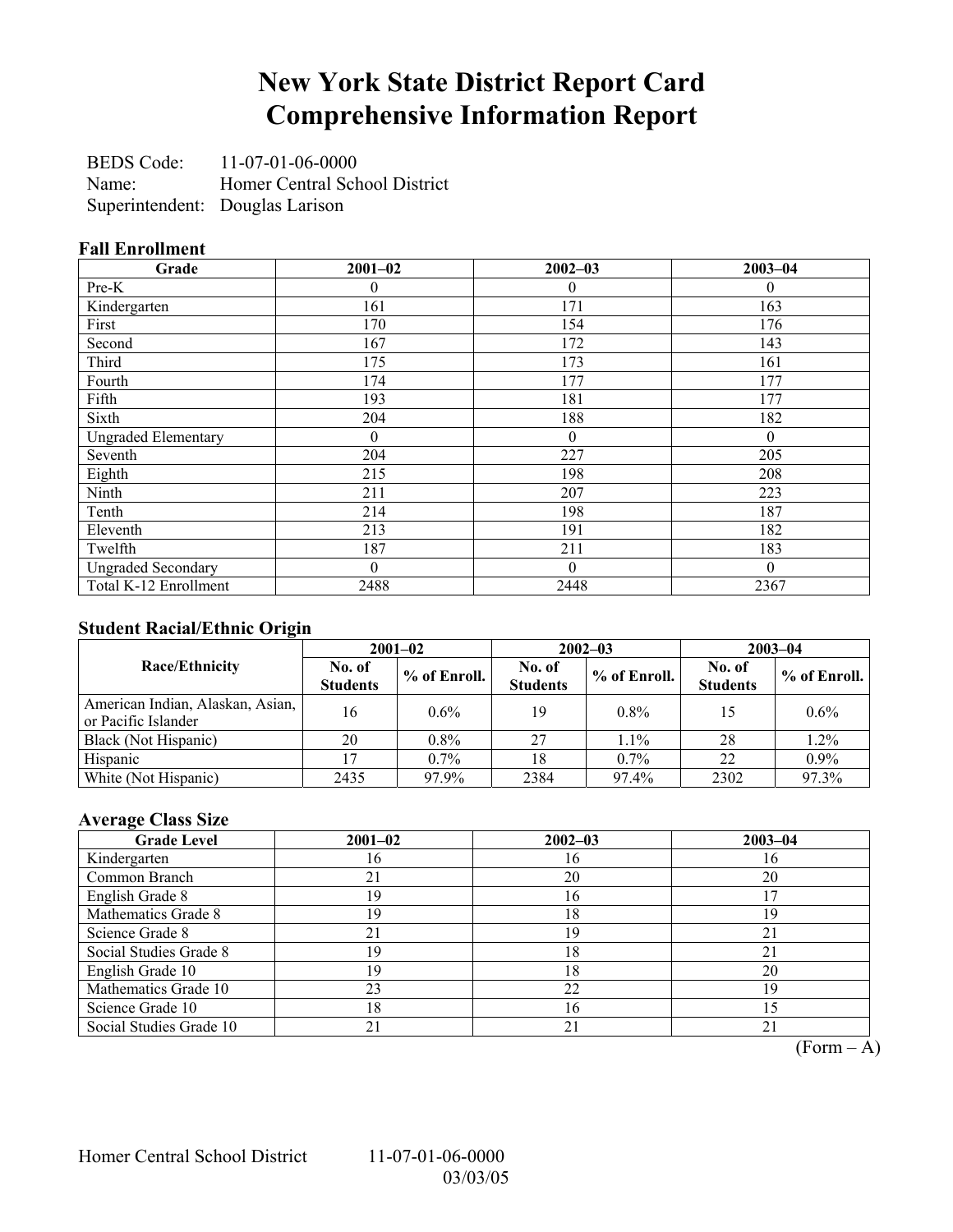#### **District Need to Resource Capacity Category**

| <b>N/RC Category</b> | <b>Description</b>                                                                                 |
|----------------------|----------------------------------------------------------------------------------------------------|
|                      | This is a school district with average student needs in relation to<br>district resource capacity. |

### **Similar School Group and Description**

| <b>Similar School Group</b> | <b>Description</b> |
|-----------------------------|--------------------|
| NA                          | <b>NA</b>          |

All schools within the same N/RC category are divided into three similar school groups defined by the percentage of students in the school who are eligible for the free-lunch program and/or who are limited English proficient (also known as English language learners).

#### **Student Demographics Used To Determine Similar Schools Group**

|                                   | $2001 - 02$ |         | $2002 - 03$ |          | $2003 - 04$ |          |
|-----------------------------------|-------------|---------|-------------|----------|-------------|----------|
|                                   | Count       | Percent | Count       | Percent  | ∑ount       | Percent  |
| <b>Limited English Proficient</b> |             | $0.4\%$ | 19          | $0.8\%$  | 19          | $0.8\%$  |
| <b>Eligible for Free Lunch</b>    | 337         | 13.6%   | 322         | $13.2\%$ | 452         | $19.1\%$ |

#### **Attendance and Suspension**

|                               | $2000 - 01$     |          |                 | $2001 - 02$ | $2002 - 03$     |         |
|-------------------------------|-----------------|----------|-----------------|-------------|-----------------|---------|
|                               | No. of          | $%$ of   | No. of          | $%$ of      | No. of          | $%$ of  |
|                               | <b>Students</b> | Enroll.  | <b>Students</b> | Enroll.     | <b>Students</b> | Enroll. |
| <b>Annual Attendance Rate</b> |                 | $95.2\%$ |                 | 95.5%       |                 | 95.4%   |
| <b>Student Suspensions</b>    | 101             | 4.1%     | 65              | $2.6\%$     |                 | 4.5%    |

### **Student Socioeconomic and Stability Indicators**

#### **(Percent of Enrollment)**

|                          | $2001 - 02$ | $2002 - 03$ | $2003 - 04$ |
|--------------------------|-------------|-------------|-------------|
| <b>Reduced Lunch</b>     | $6.7\%$     | $7.4\%$     | $9.1\%$     |
| <b>Public Assistance</b> | NΑ          | NA          | NA          |
| <b>Student Stability</b> | NΑ          | NA          | NΑ          |

| <b>Staff Counts</b>                   |             |  |  |  |
|---------------------------------------|-------------|--|--|--|
| <b>Staff</b>                          | $2003 - 04$ |  |  |  |
| <b>Total Teachers</b>                 | 196         |  |  |  |
| <b>Total Other Professional Staff</b> | 24          |  |  |  |
| <b>Total Paraprofessionals</b>        | 55          |  |  |  |
| Teaching Out of Certification*        |             |  |  |  |

\*Teaching out of certification more than on an incidental basis.

 $(Form - B)$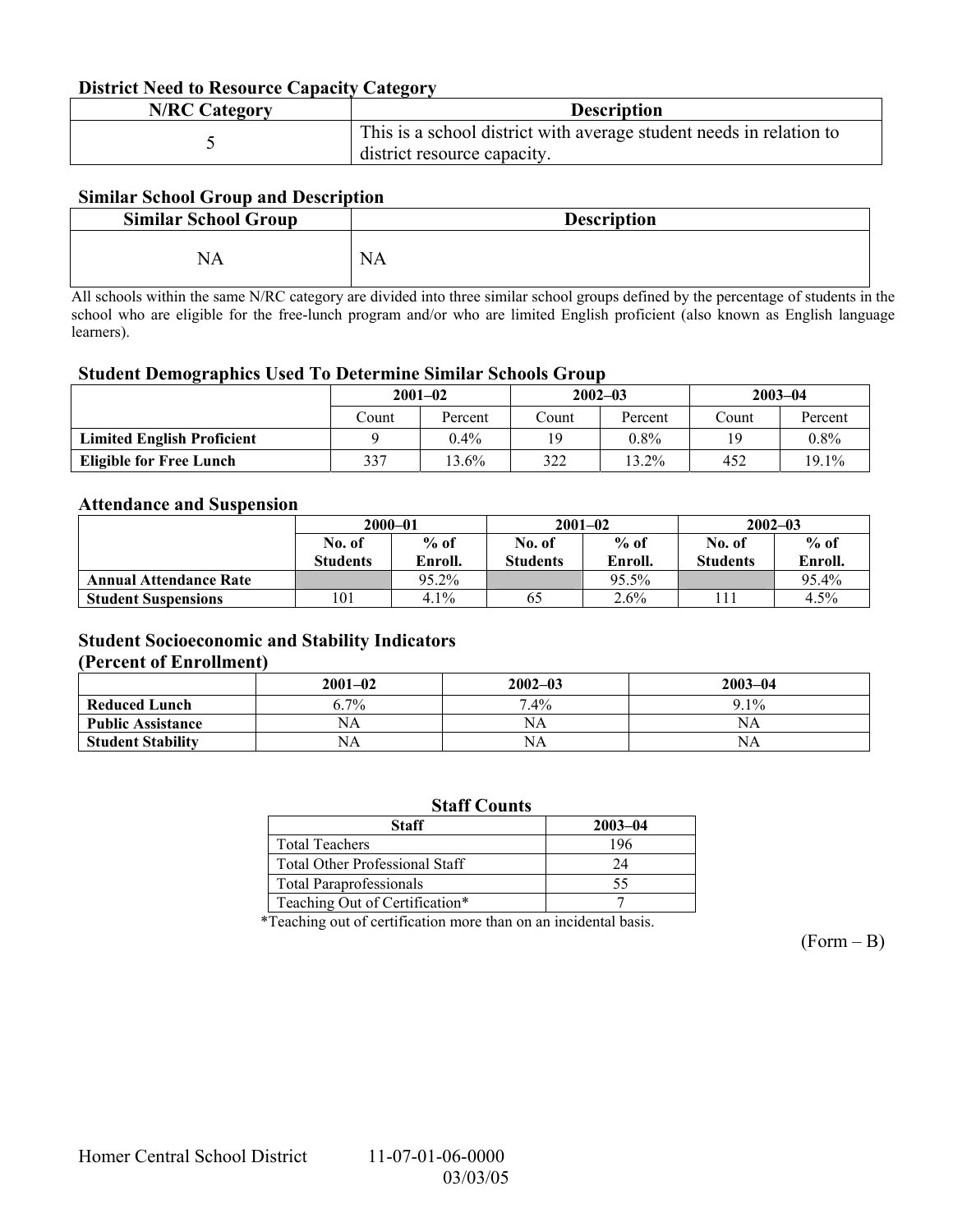# **High School Graduates and Noncompleters**

| mgn benoor Grauuates Larming regents Diplomas |                       |                                   |                                                     |                       |                                   |                                                    |                |                                   |                                                    |  |
|-----------------------------------------------|-----------------------|-----------------------------------|-----------------------------------------------------|-----------------------|-----------------------------------|----------------------------------------------------|----------------|-----------------------------------|----------------------------------------------------|--|
|                                               | $2001 - 02$           |                                   |                                                     |                       | $2002 - 03$                       |                                                    |                | $2003 - 04$                       |                                                    |  |
|                                               | <b>Total</b><br>Grads | <b>Regents</b><br><b>Diplomas</b> | $\frac{6}{10}$<br><b>Regents</b><br><b>Diplomas</b> | <b>Total</b><br>Grads | <b>Regents</b><br><b>Diplomas</b> | $\frac{0}{0}$<br><b>Regents</b><br><b>Diplomas</b> | Total<br>Grads | <b>Regents</b><br><b>Diplomas</b> | $\frac{0}{0}$<br><b>Regents</b><br><b>Diplomas</b> |  |
| General<br>Education                          | 160                   | 104                               | 65%                                                 | 189                   | 141                               | 75%                                                | 141            | 111                               | 79%                                                |  |
| Students with<br><b>Disabilities</b>          | 16                    |                                   | 19%                                                 | 15                    | 2                                 | 13%                                                | 20             |                                   | 15%                                                |  |
| All Students                                  | 176                   | 107                               | 61%                                                 | 204                   | 143                               | 70%                                                | 161            | 114                               | 71%                                                |  |

### **High School Graduates Earning Regents Diplomas\***

\*Only students awarded local diplomas (including local diplomas with Regents endorsements) are counted as high school graduates. Because of a change in data collection procedures for the 2001–02 school year, diploma counts for that year do not include counts from August 2001. Data for the 2002–03 school year include August 2002 and January and June 2003 graduates; data for the 2003–04 school year include August 2003 and January and June 2004 graduates.

#### **Distribution of 2003–04 Graduates (All Students)**

|               | To 4-vear<br>College                 | To 2-vear<br>College | <b>To Other Post-</b><br>Secondarv | To the Military | Employment | Other |
|---------------|--------------------------------------|----------------------|------------------------------------|-----------------|------------|-------|
| <b>Number</b> | $\overline{\phantom{a}}$<br><b>_</b> |                      |                                    |                 |            |       |
| Percent       | 45%                                  | 37%                  | $4\%$                              | 5%              | 7%         | 2%    |

### **Number of High School Completers with Disabilities in 2003–04**

| Graduates*<br>a) | <b>Regents</b><br><b>Diplomas</b><br>b) | <b>IEP Diplomas</b><br>or Certificates | All 2003-04<br><b>Completers</b><br>$(a+c)$ |
|------------------|-----------------------------------------|----------------------------------------|---------------------------------------------|
|                  |                                         |                                        |                                             |

\*Local Diplomas (including local diplomas with Regents endorsements)

### **High School Noncompletion Rates**

|                     |                            | $2001 - 02$     |         |                 | $2002 - 03$ | $2003 - 04$     |         |
|---------------------|----------------------------|-----------------|---------|-----------------|-------------|-----------------|---------|
|                     |                            | No. of          | $%$ of  | No. of          | $%$ of      | No. of          | $%$ of  |
|                     |                            | <b>Students</b> | Enroll. | <b>Students</b> | Enroll.     | <b>Students</b> | Enroll. |
| General-            | Dropped Out                | 13              |         | h.              |             | 16              | 2.3%    |
| <b>Education</b>    | Entered GED Program*       |                 |         |                 |             |                 | $1.6\%$ |
| <b>Students</b>     | <b>Total Noncompleters</b> | 14              |         |                 |             | 27              | $4.0\%$ |
| <b>Students</b>     | Dropped Out                |                 |         |                 |             |                 | $1.6\%$ |
| with                | Entered GED Program*       |                 |         |                 |             |                 | 0.8%    |
| <b>Disabilities</b> | <b>Total Noncompleters</b> |                 |         |                 |             |                 | $2.4\%$ |
| All                 | Dropped Out                | 20              | $2.4\%$ | 10              | $1.2\%$     | 18              | $2.2\%$ |
| <b>Students</b>     | Entered GED Program*       |                 | $0.1\%$ | 4               | $0.5\%$     | 12              | $1.5\%$ |
|                     | <b>Total Noncompleters</b> | 21              | $2.5\%$ | 14              | 1.7%        | 30              | $3.7\%$ |

\*The number and percentage of students who left a program leading to a high school diploma and entered a program leading to a high school equivalency diploma.

 $(Form - C)$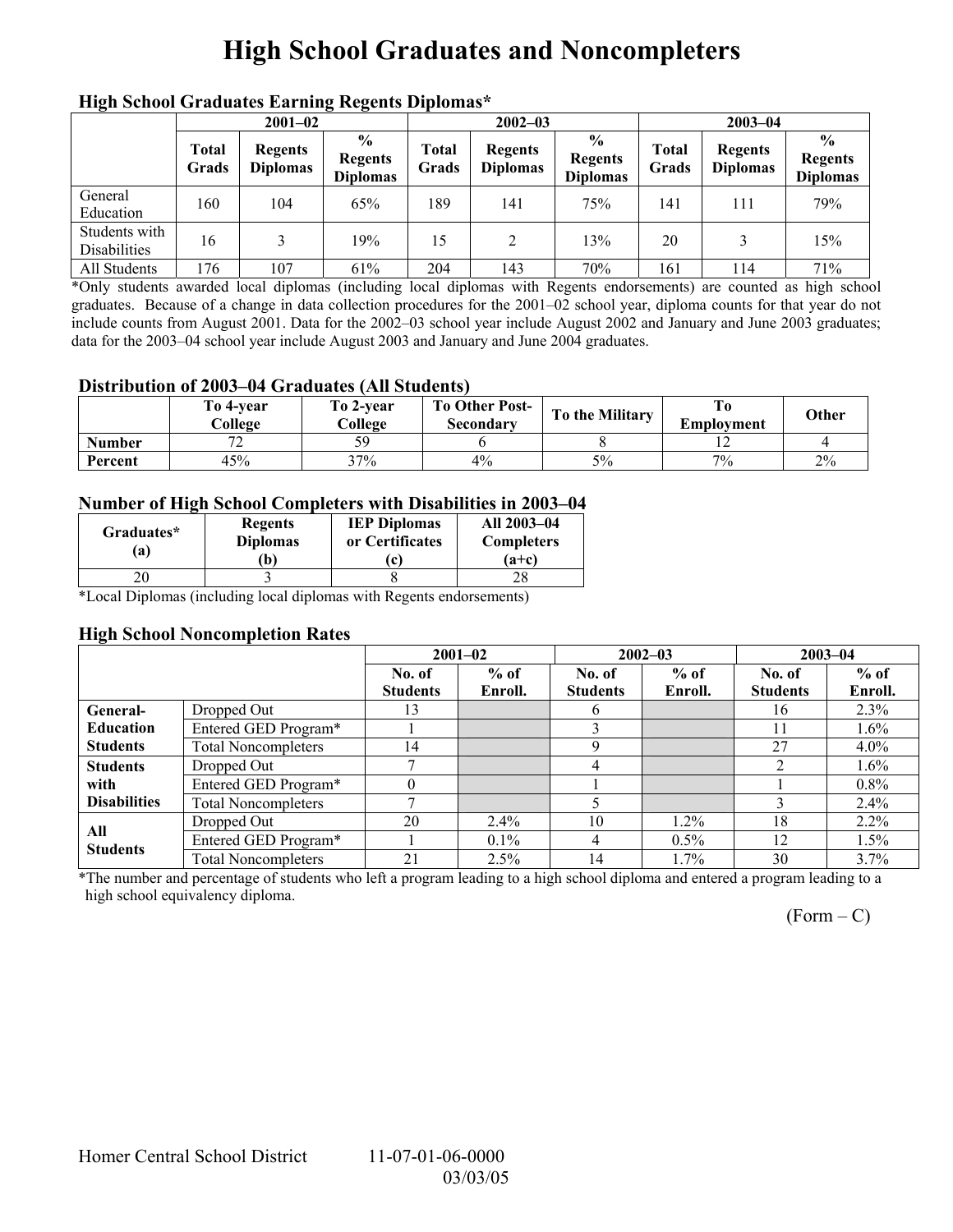# **Second Language Proficiency Examinations**

### **General-Education Students**

| <b>Test</b> | $2001 - 02$       |           |                   | $2002 - 03$ | $2003 - 04$       |           |  |
|-------------|-------------------|-----------|-------------------|-------------|-------------------|-----------|--|
|             | <b>No. Tested</b> | % Passing | <b>No. Tested</b> | % Passing   | <b>No. Tested</b> | % Passing |  |
| French      |                   |           | 30                | 97%         |                   | $0\%$     |  |
| German      |                   | 100%      | 26                | 85%         |                   | $0\%$     |  |
| Italian     |                   | $0\%$     |                   | $0\%$       |                   | $0\%$     |  |
| Latin       |                   | $0\%$     |                   | 0%          |                   | $0\%$     |  |
| Spanish     |                   | 100%      | 99                | 94%         |                   | $0\%$     |  |

### **Students with Disabilities**

| <b>Test</b> | $2001 - 02$       |           |                   | $2002 - 03$ | $2003 - 04$       |           |  |
|-------------|-------------------|-----------|-------------------|-------------|-------------------|-----------|--|
|             | <b>No. Tested</b> | % Passing | <b>No. Tested</b> | % Passing   | <b>No. Tested</b> | % Passing |  |
| French      |                   | $0\%$     |                   |             |                   | $0\%$     |  |
| German      |                   | $0\%$     |                   |             |                   | $0\%$     |  |
| Italian     |                   | $0\%$     |                   | 0%          |                   | $0\%$     |  |
| Latin       |                   | $0\%$     |                   | 0%          |                   | $0\%$     |  |
| Spanish     |                   | $0\%$     |                   |             |                   | $0\%$     |  |

# **Regents Competency Tests**

### **General-Education Students**

| <b>Test</b>       | $2001 - 02$       |           |                   | $2002 - 03$ | $2003 - 04$       |           |  |
|-------------------|-------------------|-----------|-------------------|-------------|-------------------|-----------|--|
|                   | <b>No. Tested</b> | % Passing | <b>No. Tested</b> | % Passing   | <b>No. Tested</b> | % Passing |  |
| Mathematics       |                   |           |                   | $100\%$     |                   | $0\%$     |  |
| Science           |                   |           |                   |             |                   | 83%       |  |
| Reading           |                   |           |                   | $0\%$       |                   | $0\%$     |  |
| Writing           |                   |           |                   | 0%          |                   | $0\%$     |  |
| Global Studies    |                   | $0\%$     |                   |             |                   | $0\%$     |  |
| U.S. Hist & Gov't |                   |           |                   | 0%          |                   | 0%        |  |

### **Students with Disabilities**

| <b>Test</b>        | $2001 - 02$       |           |            | $2002 - 03$ | $2003 - 04$       |           |  |
|--------------------|-------------------|-----------|------------|-------------|-------------------|-----------|--|
|                    | <b>No. Tested</b> | % Passing | No. Tested | % Passing   | <b>No. Tested</b> | % Passing |  |
| <b>Mathematics</b> |                   | 91%       |            | 100%        |                   |           |  |
| Science            |                   | 100%      |            | 63%         |                   | 57%       |  |
| Reading            |                   | $0\%$     |            | 100%        |                   |           |  |
| Writing            |                   |           |            | 92%         |                   |           |  |
| Global Studies     |                   |           | 10         | 90%         |                   |           |  |
| U.S. Hist & Gov't  |                   |           |            | 40%         |                   |           |  |

 $(Form - E)$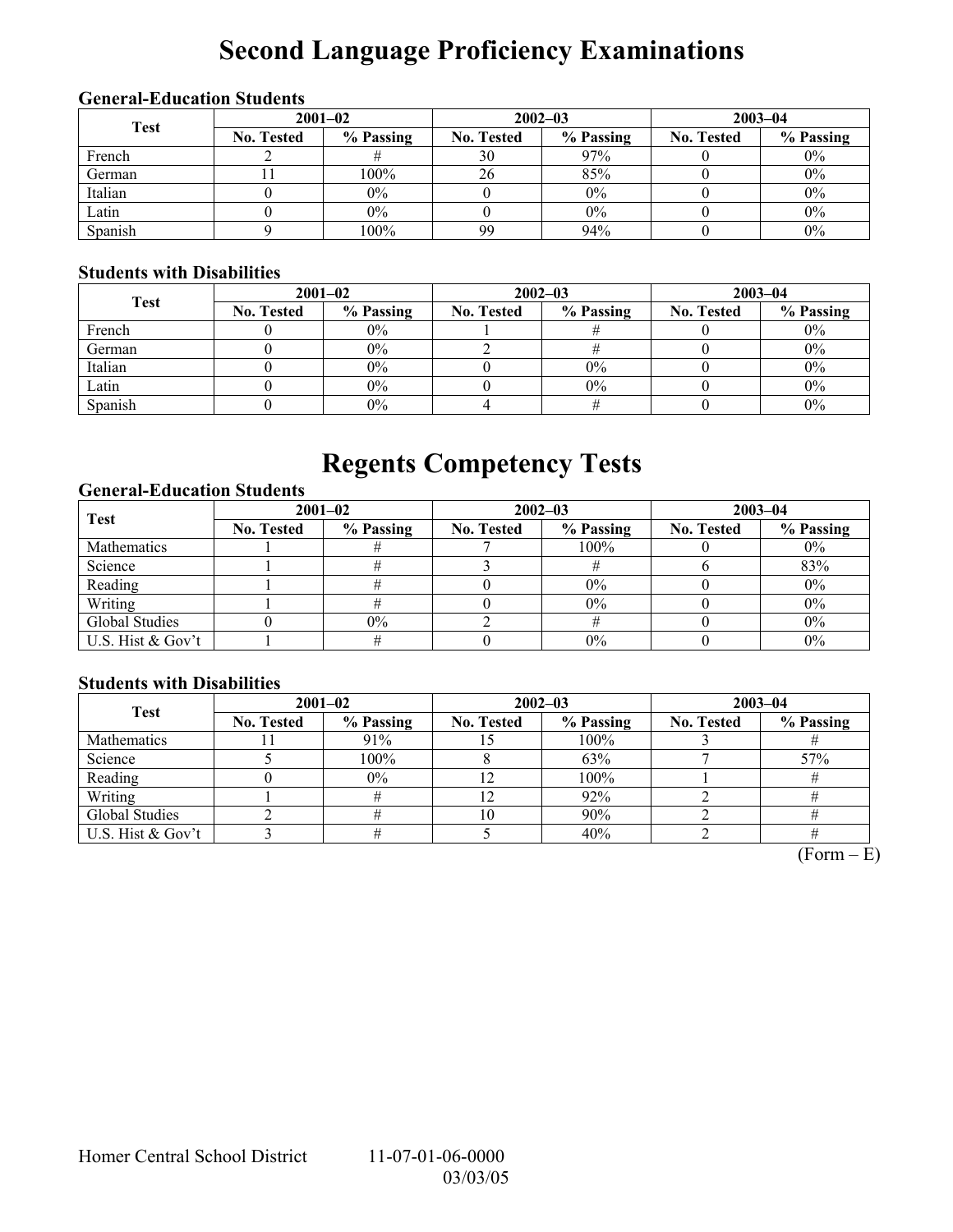|                                     | <b>All Students</b> |                                     |                  | <b>Students with Disabilities</b> |                  |                  |  |  |  |
|-------------------------------------|---------------------|-------------------------------------|------------------|-----------------------------------|------------------|------------------|--|--|--|
|                                     | $2001 - 02$         | $2002 - 03$                         | $2003 - 04$      | $2001 - 02$                       | $2002 - 03$      | $2003 - 04$      |  |  |  |
|                                     |                     | <b>Comprehensive English</b>        |                  |                                   |                  |                  |  |  |  |
| Number Tested                       | 202                 | 178                                 | 184              | 19                                | 25               | 23               |  |  |  |
| Number Scoring 55-100               | 200                 | 167                                 | 176              | 18                                | 21               | 20               |  |  |  |
| Number Scoring 65-100               | 188                 | 154                                 | 170              | 12                                | 12               | 18               |  |  |  |
| Number Scoring 85-100               | 76                  | 86                                  | 112              | $\overline{0}$                    |                  | 5                |  |  |  |
| Percentage of Tested Scoring 55-100 | 99%                 | 94%                                 | 96%              | 95%                               | 84%              | 87%              |  |  |  |
| Percentage of Tested Scoring 65-100 | 93%                 | 87%                                 | 92%              | 63%                               | 48%              | 78%              |  |  |  |
| Percentage of Tested Scoring 85-100 | 38%                 | 48%                                 | 61%              | $0\%$                             | 4%               | 22%              |  |  |  |
| <b>Mathematics A</b>                |                     |                                     |                  |                                   |                  |                  |  |  |  |
| Number Tested                       | 60                  | 208                                 | 246              | 15                                | 25               | 31               |  |  |  |
| Number Scoring 55-100               | 19                  | 176                                 | 231              | $\overline{2}$                    | 15               | 24               |  |  |  |
| Number Scoring 65-100               | $\overline{7}$      | 148                                 | 210              | $\overline{2}$                    | 12               | 19               |  |  |  |
| Number Scoring 85-100               | $\mathbf{0}$        | 59                                  | 78               | $\boldsymbol{0}$                  | $\boldsymbol{0}$ | $\overline{2}$   |  |  |  |
| Percentage of Tested Scoring 55-100 | 32%                 | 85%                                 | 94%              | 13%                               | 60%              | 77%              |  |  |  |
| Percentage of Tested Scoring 65-100 | 12%                 | 71%                                 | 85%              | 13%                               | 48%              | 61%              |  |  |  |
| Percentage of Tested Scoring 85-100 | $0\%$               | 28%                                 | 32%              | $0\%$                             | $0\%$            | $6\%$            |  |  |  |
| <b>Mathematics B</b>                |                     |                                     |                  |                                   |                  |                  |  |  |  |
| Number Tested                       | $\boldsymbol{0}$    | $\boldsymbol{0}$                    | 91               | $\boldsymbol{0}$                  | $\boldsymbol{0}$ | $\overline{4}$   |  |  |  |
| Number Scoring 55-100               | $\boldsymbol{0}$    | $\mathbf{0}$                        | 84               | $\overline{0}$                    | $\overline{0}$   | $\#$             |  |  |  |
| Number Scoring 65-100               | $\overline{0}$      | $\mathbf{0}$                        | 76               | $\mathbf{0}$                      | $\boldsymbol{0}$ | $\#$             |  |  |  |
| Number Scoring 85-100               | $\boldsymbol{0}$    | $\boldsymbol{0}$                    | 29               | $\boldsymbol{0}$                  | $\overline{0}$   | $\#$             |  |  |  |
| Percentage of Tested Scoring 55-100 | $0\%$               | $0\%$                               | 92%              | $0\%$                             | $0\%$            | $\#$             |  |  |  |
| Percentage of Tested Scoring 65-100 | $0\%$               | $0\%$                               | 84%              | $0\%$                             | 0%               | $\#$             |  |  |  |
| Percentage of Tested Scoring 85-100 | $0\%$               | $0\%$                               | 32%              | $0\%$                             | $0\%$            | $\#$             |  |  |  |
|                                     |                     | <b>Global History and Geography</b> |                  |                                   |                  |                  |  |  |  |
| Number Tested                       | 185                 | 197                                 | 210              | 25                                | 24               | 20               |  |  |  |
| Number Scoring 55-100               | 175                 | 181                                 | 189              | 23                                | 20               | 13               |  |  |  |
| Number Scoring 65-100               | 159                 | 167                                 | 158              | 16                                | 13               | $\boldsymbol{7}$ |  |  |  |
| Number Scoring 85-100               | 61                  | 66                                  | 66               | $\Omega$                          | $\mathbf{1}$     | 1                |  |  |  |
| Percentage of Tested Scoring 55-100 | 95%                 | 92%                                 | 90%              | 92%                               | 83%              | 65%              |  |  |  |
| Percentage of Tested Scoring 65-100 | 86%                 | 85%                                 | 75%              | 64%                               | 54%              | 35%              |  |  |  |
| Percentage of Tested Scoring 85-100 | 33%                 | 34%                                 | 31%              | 0%                                | 4%               | 5%               |  |  |  |
|                                     |                     | <b>U.S. History and Government</b>  |                  |                                   |                  |                  |  |  |  |
| Number Tested                       | 221                 | 199                                 | 186              | 19                                | 24               | 20               |  |  |  |
| Number Scoring 55-100               | 206                 | 196                                 | 180              | $\overline{15}$                   | $\overline{22}$  | 20               |  |  |  |
| Number Scoring 65-100               | 180                 | 186                                 | 174              | $\overline{12}$                   | 20               | $\overline{17}$  |  |  |  |
| Number Scoring 85-100               | 78                  | 87                                  | $\overline{117}$ | 3                                 | $\overline{2}$   | $\overline{4}$   |  |  |  |
| Percentage of Tested Scoring 55-100 | 93%                 | 98%                                 | 97%              | 79%                               | 92%              | 100%             |  |  |  |
| Percentage of Tested Scoring 65-100 | 81%                 | 93%                                 | 94%              | 63%                               | 83%              | 85%              |  |  |  |
| Percentage of Tested Scoring 85-100 | 35%                 | 44%                                 | 63%              | 16%                               | 8%               | 20%              |  |  |  |

 $\overline{(Form - F)}$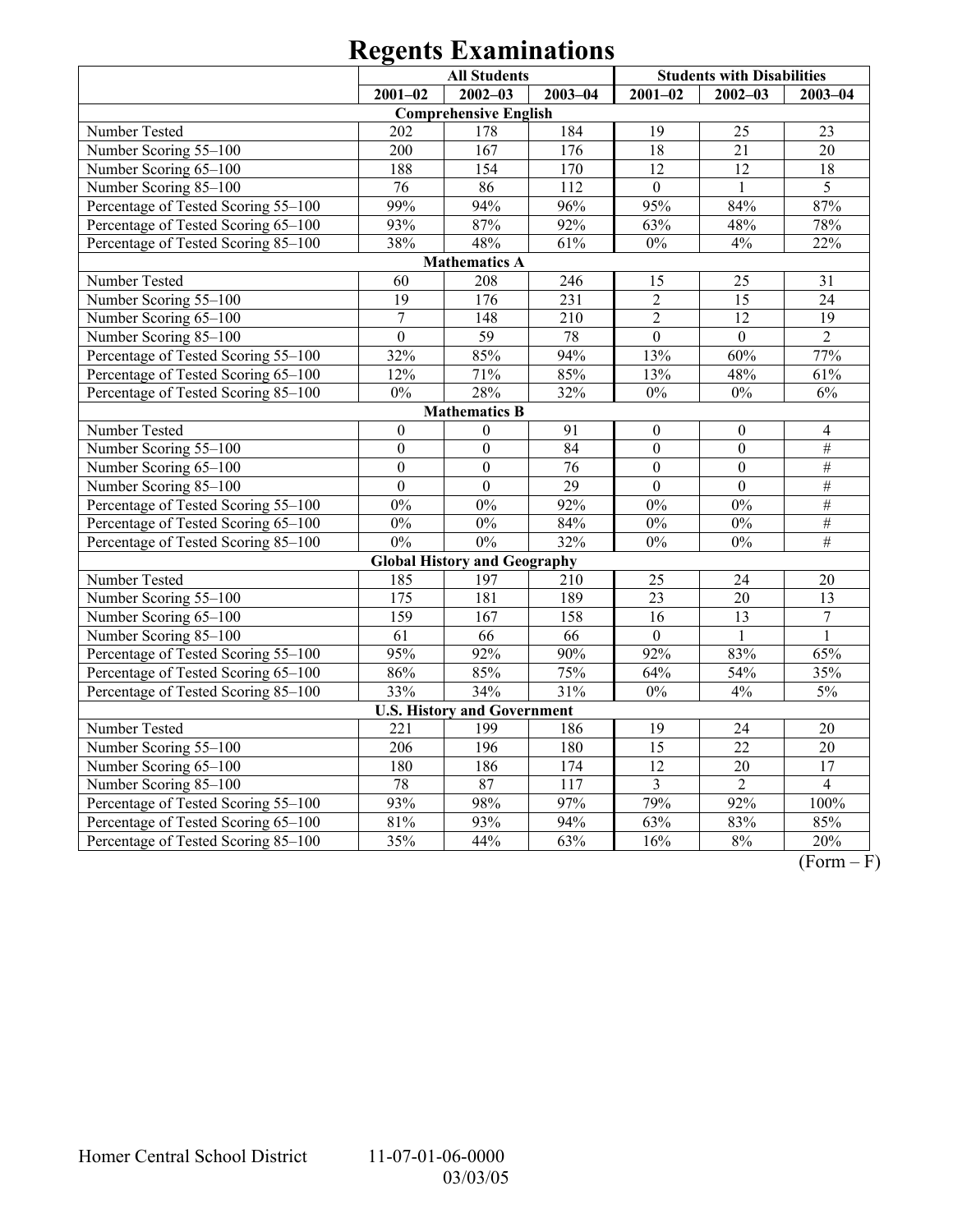|                                       | <b>All Students</b> |                                   |                 | <b>Students with Disabilities</b> |                 |                 |  |  |  |  |
|---------------------------------------|---------------------|-----------------------------------|-----------------|-----------------------------------|-----------------|-----------------|--|--|--|--|
|                                       | $2001 - 02$         | $2002 - 03$                       | $2003 - 04$     | $2001 - 02$                       | $2002 - 03$     | $2003 - 04$     |  |  |  |  |
|                                       |                     | <b>Living Environment</b>         |                 |                                   |                 |                 |  |  |  |  |
| Number Tested                         | 162                 | 192                               | 206             | 12                                | 24              | 19              |  |  |  |  |
| Number Scoring 55-100                 | 157                 | 183                               | 195             | 10                                | 19              | 18              |  |  |  |  |
| Number Scoring 65-100                 | 153                 | 174                               | 184             | 8                                 | 18              | 16              |  |  |  |  |
| Number Scoring 85-100                 | 61                  | 49                                | 57              | $\mathbf{1}$                      | $\mathbf{1}$    | $\overline{2}$  |  |  |  |  |
| Percentage of Tested Scoring 55-100   | 97%                 | 95%                               | 95%             | 83%                               | 79%             | 95%             |  |  |  |  |
| Percentage of Tested Scoring 65-100   | 94%                 | 91%                               | 89%             | 67%                               | 75%             | 84%             |  |  |  |  |
| Percentage of Tested Scoring 85-100   | 38%                 | 26%                               | 28%             | $8\%$                             | 4%              | 11%             |  |  |  |  |
| <b>Physical Setting/Earth Science</b> |                     |                                   |                 |                                   |                 |                 |  |  |  |  |
| Number Tested                         | 197                 | 207                               | 173             | 24                                | 22              | 12              |  |  |  |  |
| Number Scoring 55-100                 | 182                 | 184                               | 155             | 21                                | 16              | 11              |  |  |  |  |
| Number Scoring 65-100                 | 173                 | 171                               | 127             | 19                                | 13              | $\overline{7}$  |  |  |  |  |
| Number Scoring 85-100                 | 72                  | 79                                | 42              | $\overline{4}$                    | $\overline{2}$  | $\overline{2}$  |  |  |  |  |
| Percentage of Tested Scoring 55-100   | 92%                 | 89%                               | 90%             | 88%                               | 73%             | 92%             |  |  |  |  |
| Percentage of Tested Scoring 65-100   | 88%                 | 83%                               | 73%             | 79%                               | 59%             | 58%             |  |  |  |  |
| Percentage of Tested Scoring 85-100   | 37%                 | 38%                               | 24%             | 17%                               | 9%              | 17%             |  |  |  |  |
|                                       |                     | <b>Physical Setting/Chemistry</b> |                 |                                   |                 |                 |  |  |  |  |
| Number Tested                         | 129                 | 135                               | 117             | 1                                 | 4               | 4               |  |  |  |  |
| Number Scoring 55-100                 | 118                 | 123                               | 111             | $\overline{\#}$                   | $\overline{\#}$ | $\#$            |  |  |  |  |
| Number Scoring 65-100                 | 102                 | 97                                | 92              | $\#$                              | $\#$            | $\#$            |  |  |  |  |
| Number Scoring 85-100                 | 22                  | 17                                | 28              | $\#$                              | $\#$            | $\#$            |  |  |  |  |
| Percentage of Tested Scoring 55-100   | 91%                 | 91%                               | 95%             | $\#$                              | $\overline{\#}$ | $\overline{\#}$ |  |  |  |  |
| Percentage of Tested Scoring 65-100   | 79%                 | 72%                               | 79%             | $\#$                              | $\overline{\#}$ | $\#$            |  |  |  |  |
| Percentage of Tested Scoring 85-100   | 17%                 | 13%                               | 24%             | $\overline{\#}$                   | $\overline{\#}$ | $\overline{\#}$ |  |  |  |  |
| <b>Physical Setting/Physics</b>       |                     |                                   |                 |                                   |                 |                 |  |  |  |  |
| Number Tested                         |                     |                                   | 58              |                                   |                 | $\mathbf{0}$    |  |  |  |  |
| Number Scoring 55-100                 |                     |                                   | 58              |                                   |                 | $\overline{0}$  |  |  |  |  |
| Number Scoring 65-100                 |                     |                                   | $\overline{52}$ |                                   |                 | $\overline{0}$  |  |  |  |  |
| Number Scoring 85-100                 |                     |                                   | $\overline{16}$ |                                   |                 | $\theta$        |  |  |  |  |
| Percentage of Tested Scoring 55-100   |                     |                                   | 100%            |                                   |                 | $0\%$           |  |  |  |  |
| Percentage of Tested Scoring 65-100   |                     |                                   | 90%             |                                   |                 | $0\%$           |  |  |  |  |
| Percentage of Tested Scoring 85-100   |                     |                                   | 28%             |                                   |                 | $0\%$           |  |  |  |  |

\* Physical Setting/Physics results for 2001–02 and 2002–03 are not included in the report card because the Department issued new conversion charts for assessments administered in those years.

 $(Form - G)$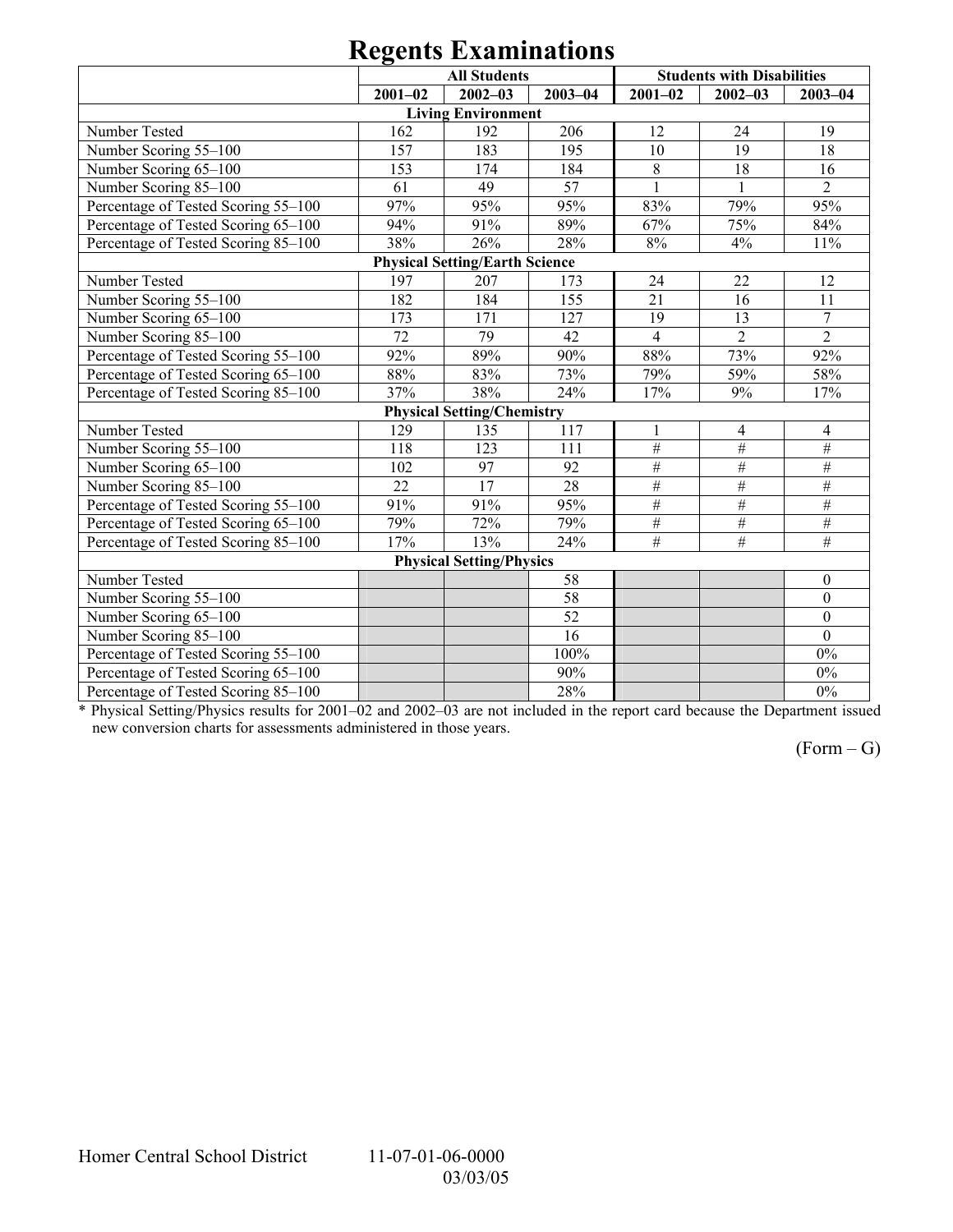|                                     | <b>All Students</b> |                              |                  | <b>Students with Disabilities</b> |                  |                  |  |  |  |
|-------------------------------------|---------------------|------------------------------|------------------|-----------------------------------|------------------|------------------|--|--|--|
|                                     | $2001 - 02$         | $2002 - 03$                  | $2003 - 04$      | $2001 - 02$                       | $2002 - 03$      | $2003 - 04$      |  |  |  |
|                                     |                     | <b>Comprehensive French</b>  |                  |                                   |                  |                  |  |  |  |
| Number Tested                       | 44                  | 24                           | 25               | $\boldsymbol{0}$                  | $\boldsymbol{0}$ | $\boldsymbol{0}$ |  |  |  |
| Number Scoring 55-100               | 43                  | 24                           | 25               | $\boldsymbol{0}$                  | $\mathbf{0}$     | $\boldsymbol{0}$ |  |  |  |
| Number Scoring 65-100               | 40                  | 24                           | 25               | $\boldsymbol{0}$                  | $\boldsymbol{0}$ | $\boldsymbol{0}$ |  |  |  |
| Number Scoring 85-100               | 17                  | 14                           | 13               | $\theta$                          | $\theta$         | $\theta$         |  |  |  |
| Percentage of Tested Scoring 55-100 | 98%                 | 100%                         | 100%             | $0\%$                             | $0\%$            | $0\%$            |  |  |  |
| Percentage of Tested Scoring 65-100 | 91%                 | 100%                         | 100%             | $0\%$                             | $0\%$            | $0\%$            |  |  |  |
| Percentage of Tested Scoring 85-100 | 39%                 | 58%                          | 52%              | $0\%$                             | $0\%$            | $0\%$            |  |  |  |
| <b>Comprehensive Italian</b>        |                     |                              |                  |                                   |                  |                  |  |  |  |
| Number Tested                       | $\overline{0}$      | $\boldsymbol{0}$             | $\boldsymbol{0}$ | $\boldsymbol{0}$                  | $\boldsymbol{0}$ | $\boldsymbol{0}$ |  |  |  |
| Number Scoring 55-100               | $\boldsymbol{0}$    | $\boldsymbol{0}$             | $\boldsymbol{0}$ | $\boldsymbol{0}$                  | $\mathbf{0}$     | $\boldsymbol{0}$ |  |  |  |
| Number Scoring 65-100               | $\boldsymbol{0}$    | $\boldsymbol{0}$             | $\boldsymbol{0}$ | $\boldsymbol{0}$                  | $\boldsymbol{0}$ | $\boldsymbol{0}$ |  |  |  |
| Number Scoring 85-100               | $\overline{0}$      | $\overline{0}$               | $\mathbf{0}$     | $\mathbf{0}$                      | $\mathbf{0}$     | $\mathbf{0}$     |  |  |  |
| Percentage of Tested Scoring 55-100 | $0\%$               | $0\%$                        | $0\%$            | $0\%$                             | $0\%$            | $0\%$            |  |  |  |
| Percentage of Tested Scoring 65-100 | $0\%$               | $0\%$                        | $0\%$            | $0\%$                             | $0\%$            | $0\%$            |  |  |  |
| Percentage of Tested Scoring 85-100 | $0\%$               | $0\%$                        | $0\%$            | $0\%$                             | $0\%$            | $0\%$            |  |  |  |
|                                     |                     | <b>Comprehensive German</b>  |                  |                                   |                  |                  |  |  |  |
| Number Tested                       | 17                  | 16                           | 15               | $\boldsymbol{0}$                  | $\boldsymbol{0}$ | $\boldsymbol{0}$ |  |  |  |
| Number Scoring 55-100               | 17                  | 15                           | 13               | $\boldsymbol{0}$                  | $\mathbf{0}$     | $\boldsymbol{0}$ |  |  |  |
| Number Scoring 65-100               | 16                  | 14                           | 13               | $\boldsymbol{0}$                  | $\boldsymbol{0}$ | $\boldsymbol{0}$ |  |  |  |
| Number Scoring 85-100               | 6                   | 5                            | 11               | $\mathbf{0}$                      | $\mathbf{0}$     | $\mathbf{0}$     |  |  |  |
| Percentage of Tested Scoring 55-100 | 100%                | 94%                          | 87%              | $0\%$                             | $0\%$            | $0\%$            |  |  |  |
| Percentage of Tested Scoring 65-100 | 94%                 | 88%                          | 87%              | $0\%$                             | $0\%$            | $0\%$            |  |  |  |
| Percentage of Tested Scoring 85-100 | 35%                 | 31%                          | 73%              | $0\%$                             | $0\%$            | $0\%$            |  |  |  |
| <b>Comprehensive Hebrew</b>         |                     |                              |                  |                                   |                  |                  |  |  |  |
| Number Tested                       | $\boldsymbol{0}$    | $\boldsymbol{0}$             | $\boldsymbol{0}$ | $\boldsymbol{0}$                  | $\boldsymbol{0}$ | $\boldsymbol{0}$ |  |  |  |
| Number Scoring 55-100               | $\boldsymbol{0}$    | $\boldsymbol{0}$             | $\boldsymbol{0}$ | $\boldsymbol{0}$                  | $\boldsymbol{0}$ | $\boldsymbol{0}$ |  |  |  |
| Number Scoring 65-100               | $\boldsymbol{0}$    | $\boldsymbol{0}$             | $\boldsymbol{0}$ | $\boldsymbol{0}$                  | $\boldsymbol{0}$ | $\boldsymbol{0}$ |  |  |  |
| Number Scoring 85-100               | $\boldsymbol{0}$    | $\boldsymbol{0}$             | $\boldsymbol{0}$ | $\boldsymbol{0}$                  | $\mathbf{0}$     | $\boldsymbol{0}$ |  |  |  |
| Percentage of Tested Scoring 55-100 | $0\%$               | $0\%$                        | $0\%$            | $0\%$                             | $0\%$            | $0\%$            |  |  |  |
| Percentage of Tested Scoring 65-100 | $0\%$               | $0\%$                        | $0\%$            | $0\%$                             | $0\%$            | $0\%$            |  |  |  |
| Percentage of Tested Scoring 85-100 | $0\%$               | $0\%$                        | $0\%$            | $0\%$                             | $0\%$            | $0\%$            |  |  |  |
|                                     |                     | <b>Comprehensive Spanish</b> |                  |                                   |                  |                  |  |  |  |
| Number Tested                       | 63                  | 82                           | 87               | $\boldsymbol{0}$                  | -1               | 1                |  |  |  |
| Number Scoring 55-100               | 62                  | 80                           | 87               | $\boldsymbol{0}$                  | $\frac{1}{2}$    | $\frac{1}{2}$    |  |  |  |
| Number Scoring 65-100               | 57                  | 76                           | 84               | $\boldsymbol{0}$                  | #                | #                |  |  |  |
| Number Scoring 85-100               | 17                  | 53                           | 54               | $\theta$                          | $\#$             | $\#$             |  |  |  |
| Percentage of Tested Scoring 55-100 | 98%                 | 98%                          | 100%             | $0\%$                             | $\frac{1}{2}$    | $\#$             |  |  |  |
| Percentage of Tested Scoring 65-100 | 90%                 | 93%                          | 97%              | $0\%$                             | $\frac{1}{2}$    | $\frac{1}{2}$    |  |  |  |
| Percentage of Tested Scoring 85-100 | 27%                 | 65%                          | 62%              | $0\%$                             | $\overline{\#}$  | $\overline{\#}$  |  |  |  |
|                                     |                     | <b>Comprehensive Latin</b>   |                  |                                   |                  |                  |  |  |  |
| Number Tested                       | $\overline{0}$      | $\theta$                     | $\boldsymbol{0}$ | $\boldsymbol{0}$                  | $\boldsymbol{0}$ | $\boldsymbol{0}$ |  |  |  |
| Number Scoring 55-100               | $\boldsymbol{0}$    | $\boldsymbol{0}$             | $\boldsymbol{0}$ | $\boldsymbol{0}$                  | $\boldsymbol{0}$ | $\boldsymbol{0}$ |  |  |  |
| Number Scoring 65-100               | $\boldsymbol{0}$    | $\boldsymbol{0}$             | $\boldsymbol{0}$ | $\boldsymbol{0}$                  | $\boldsymbol{0}$ | $\boldsymbol{0}$ |  |  |  |
| Number Scoring 85-100               | $\mathbf{0}$        | $\mathbf{0}$                 | $\mathbf{0}$     | $\mathbf{0}$                      | $\theta$         | $\theta$         |  |  |  |
| Percentage of Tested Scoring 55-100 | $0\%$               | $0\%$                        | $0\%$            | $0\%$                             | $0\%$            | $0\%$            |  |  |  |
| Percentage of Tested Scoring 65-100 | $0\%$               | $0\%$                        | $0\%$            | $0\%$                             | $0\%$            | $0\%$            |  |  |  |
| Percentage of Tested Scoring 85-100 | $0\%$               | $0\%$                        | $0\%$            | $0\%$                             | $0\%$            | $0\%$            |  |  |  |

 $(Form - H)$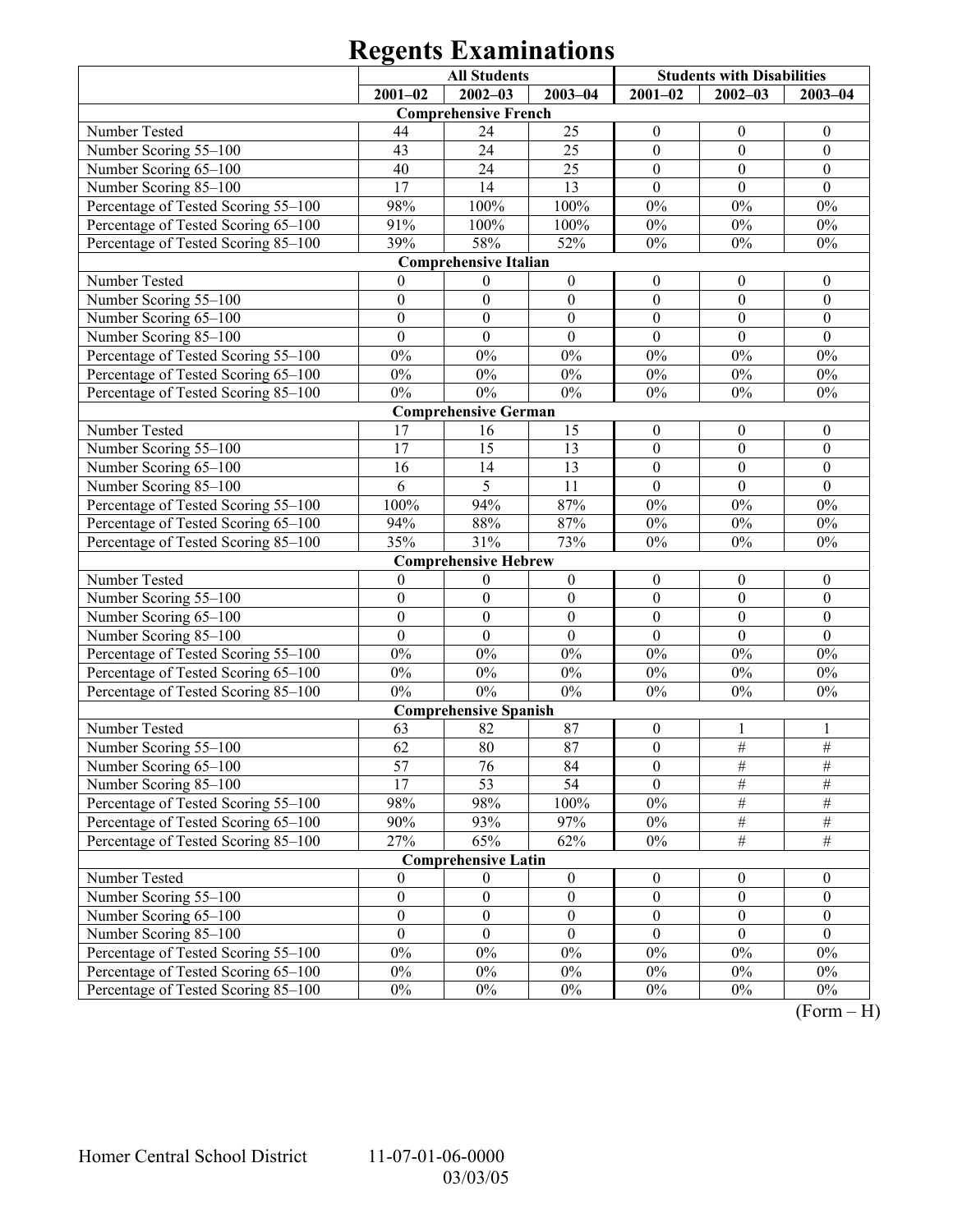|                                                                            | . .         | <b>All Students</b> |             | <b>Students with Disabilities</b> |             |             |  |  |  |
|----------------------------------------------------------------------------|-------------|---------------------|-------------|-----------------------------------|-------------|-------------|--|--|--|
|                                                                            | $2001 - 02$ | $2002 - 03$         | $2003 - 04$ | $2001 - 02$                       | $2002 - 03$ | $2003 - 04$ |  |  |  |
| <b>Sequential Mathematics, Course III (last administered January 2004)</b> |             |                     |             |                                   |             |             |  |  |  |
| Number Tested                                                              | 89          | 117                 | 27          |                                   |             |             |  |  |  |
| Number Scoring 55–100                                                      | 81          | 99                  | 22          | #                                 | #           | #           |  |  |  |
| Number Scoring 65-100                                                      | 75          | 88                  | 21          | #                                 | #           | #           |  |  |  |
| Number Scoring 85-100                                                      | 37          | 42                  |             | #                                 | #           | #           |  |  |  |
| Percentage of Tested Scoring 55-100                                        | 91%         | 85%                 | 81%         | #                                 | #           | #           |  |  |  |
| Percentage of Tested Scoring 65-100                                        | 84%         | 75%                 | 78%         | #                                 | #           | #           |  |  |  |
| Percentage of Tested Scoring 85-100                                        | 42%         | 36%                 | $4\%$       | #                                 | #           | #           |  |  |  |

## **Introduction to Occupations Examination**

| $2001 - 02$       |           |                   |           | $2003 - 04$       |           |
|-------------------|-----------|-------------------|-----------|-------------------|-----------|
| <b>No. Tested</b> | % Passing | <b>No. Tested</b> | % Passing | <b>No. Tested</b> | % Passing |
|                   | 100%      | 34                | 88%       |                   | $90\%$    |
|                   |           |                   | 88%       | 10                | $100\%$   |
|                   |           |                   |           | $2002 - 03$       |           |

District reports contain data for all students with disabilities enrolled in the district for the 2001–02 school year.

## **Elementary-Level Social Studies**

|                 |                                   | <b>Number</b><br><b>Tested</b> | % at Level 1 | % at Level 2 | $\%$ at Level 3 | % at Level 4 |
|-----------------|-----------------------------------|--------------------------------|--------------|--------------|-----------------|--------------|
|                 | <b>General-Education Students</b> | .52                            | 6%           | 7%           | 55%             | 33%          |
| <b>Nov 2003</b> | <b>Students with Disabilities</b> | 24                             | 25%          | 3%           | 54%             | 8%           |
|                 | All Students                      | '76                            | 9%           | 7%           | 55%             | 30%          |

## **Middle-Level Social Studies**

|                  |                                   | <b>Number</b><br><b>Tested</b> | $\%$ at Level 1 | % at Level 2 | $\frac{1}{2}$ % at Level 3 | $%$ at Level 4 |
|------------------|-----------------------------------|--------------------------------|-----------------|--------------|----------------------------|----------------|
|                  | <b>General-Education Students</b> | 183                            | 0%              | 30%          | 55%                        | 15%            |
| <b>June 2004</b> | <b>Students with Disabilities</b> | 22                             | 14%             | 82%          | 5%                         | $0\%$          |
|                  | All Students                      | 205                            | $1\%$           | 36%          | 49%                        | 14%            |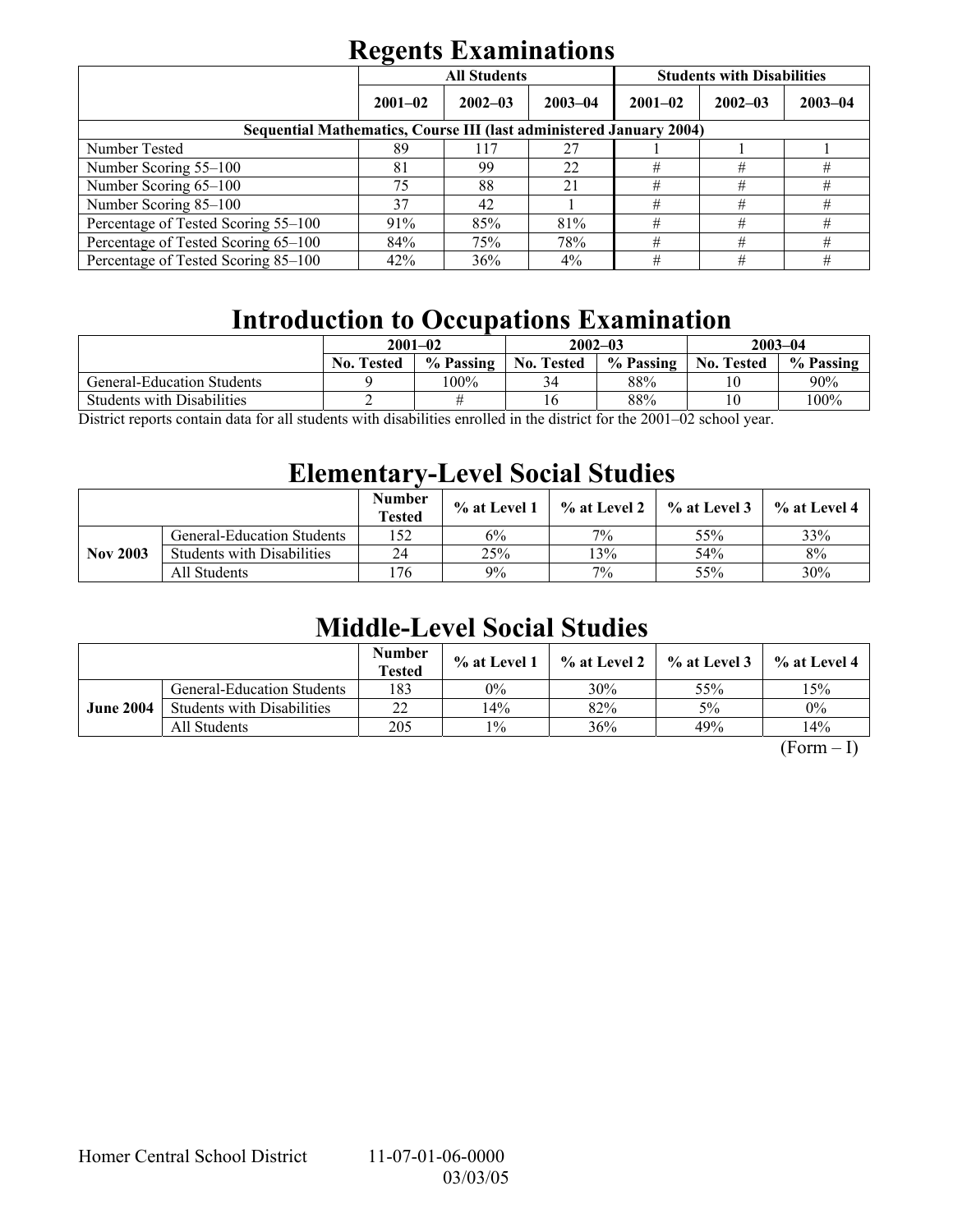## **New York State Alternate Assessments (NYSAA) 2003-04**

|                         | <b>Count of Students</b> |                   |                |         |         |         |  |  |  |
|-------------------------|--------------------------|-------------------|----------------|---------|---------|---------|--|--|--|
| <b>Test</b>             | <b>Tested</b>            | <b>Not Tested</b> | <b>Level 1</b> | Level 2 | Level 3 | Level 4 |  |  |  |
| <b>Elementary Level</b> |                          |                   |                |         |         |         |  |  |  |
| Social Studies          |                          |                   |                |         |         |         |  |  |  |
| <b>Middle Level</b>     |                          |                   |                |         |         |         |  |  |  |
| Social Studies          |                          |                   |                |         |         |         |  |  |  |
| <b>Secondary Level</b>  |                          |                   |                |         |         |         |  |  |  |
| English Language Arts   |                          |                   | #              |         | #       | #       |  |  |  |
| <b>Social Studies</b>   |                          |                   |                |         |         |         |  |  |  |
| Mathematics             |                          |                   | #              | #       | #       | #       |  |  |  |
| Science                 |                          |                   |                |         |         |         |  |  |  |

## **2000 Cohort Performance on Regents Examinations after Four Years**

|                              | <b>General-Education Students</b>  |                                      |                | <b>Students with Disabilities</b>  |                                      |                | <b>All Students</b>                |                                      |                |
|------------------------------|------------------------------------|--------------------------------------|----------------|------------------------------------|--------------------------------------|----------------|------------------------------------|--------------------------------------|----------------|
|                              | Global<br><b>History</b><br>& Geo. | U.S.<br><b>History</b><br>$\&$ Gov't | <b>Science</b> | Global<br><b>History</b><br>& Geo. | U.S.<br><b>History</b><br>$\&$ Gov't | <b>Science</b> | Global<br><b>History</b><br>& Geo. | U.S.<br><b>History</b><br>$\&$ Gov't | <b>Science</b> |
| <b>Cohort Enrollment</b>     | 151                                | 151                                  | 151            | 35                                 | 35                                   | 35             | 186                                | 186                                  | 186            |
| Number Scoring 55–64         |                                    |                                      |                |                                    |                                      |                | 10                                 |                                      |                |
| Number Scoring 65–84         | 85                                 | 63                                   | 69             | 16                                 | 18                                   | 15             | 101                                | 81                                   | 84             |
| Number Scoring 85-100        | 57                                 | 80                                   | 73             |                                    |                                      |                | 57                                 | 82                                   | 73             |
| <b>Approved Alternatives</b> |                                    |                                      |                |                                    |                                      |                |                                    |                                      |                |

 $(Form - J)$